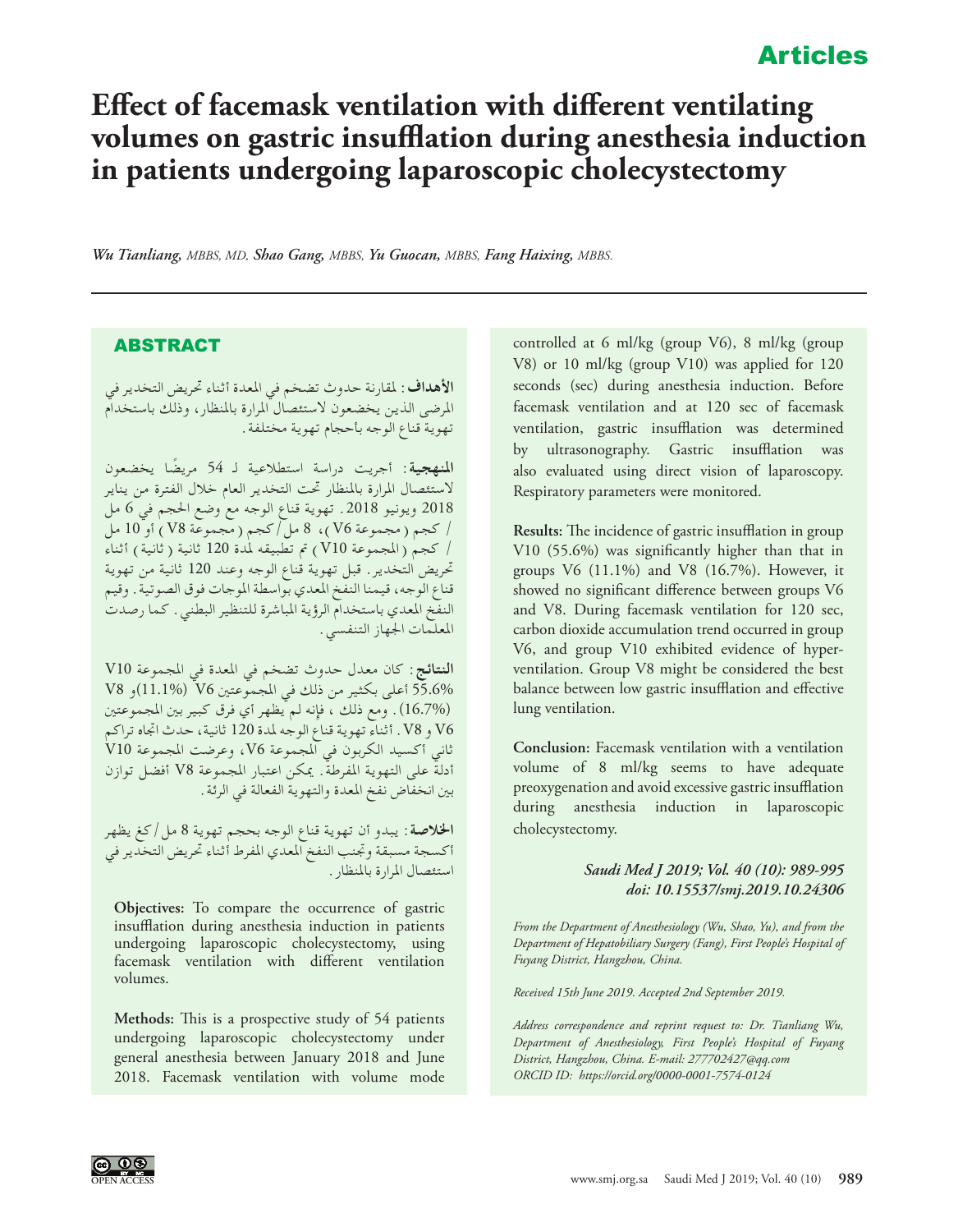A good visual field is crucial for successful laparoscopic<br>cholecystectomy. However, there is a high risk of gastric insufflation during anesthesia induction with facemask ventilation. This impair the surgical visual field, which sometimes require emptying the stomach using a gastric tube. In patients with general anesthesia, gastric insufflation can cause various complications<sup>[1-](#page-5-0)3</sup> such as stomach perforation, gastric content regurgitation, nausea, vomiting, and aspiration pneumonitis, leading to increased risk of mortality.

Different ventilation modes during anesthesia induction can cause different degrees of gastric insufflation, <sup>[4-](#page-5-2)[7](#page-5-3)</sup> but there are few reports of the relationship between gastric insufflation and volumecontrolled facemask ventilation during anesthesia induction. Over the past years, some studies have found that ultrasonography can accurately assess the volume and properties of gastric contents.<sup>8-10</sup> Bouvet et al<sup>[11](#page-6-0)</sup> reported a significant correlation between antral area and gastric volume measured by ultrasonography. Therefore, we selected the antral area measured by ultrasonography to calculate gastric volume.

In the present study, ultrasonography was used to detect the effect of facemask ventilation with different ventilation volumes on gastric insufflation. Our study was performed on patients undergoing laparoscopic cholecystectomy during general anesthesia induction, so as to provide reference for clinical anesthesia operation.

**Methods.** Prior related study was searched in PubMed using keywords such as facemask ventilation, anesthesia induction, gastric insufflation, and laparoscopic cholecystectomy. This is a prospective study of 54 patients (29 males and 25 females) undergoing elective laparoscopic cholecystectomy under general anesthesia between January 2018 and June 2018 in the Department of Anesthesia, Fuyang District First People's Hospital, Hangzhou, China. Our study was approved by the Ethics Committee of Fuyang District First People's Hospital and followed the principles of the Declaration of Helsinki. Informed consent was obtained from the patients.

The age range was 29-84 years. American Society of Anesthesiologists physical status was I-II. The exclusion criteria were gastroparesis, gastrectomy,

**Disclosure**. This study was funded by the Agricultural and Social Development Scientific Research Library Project of Hangzhou, China (Grant No. 20171226Y171).

gastroesophageal regurgitation, upper respiratory tract infection, potentially difficult airway, allergy to muscle relaxant, hypertension, diabetes mellitus, obesity, and an unclear ultrasound image under gastric ultrasonography before anesthesia induction. The patients were randomly divided into 3 groups using a random table (n=18): Tidal volume (VT)=6 ml/kg (group V6), VT=8 ml/kg (group V8) and VT=10 ml/kg (group V10). Patients in the 3 groups were further divided into 2 subgroups, GI+ and GI- , according to the presence or absence of gastric insufflation.

*Anesthesia induction.* Intravenous access to an upper arm was established. Routine electrocardiography, oxygen saturation (SpO<sub>2</sub>) and noninvasive blood pressure monitoring were performed after entering the operation room. Midazolam 0.05 mg/kg (Enhua Pharmaceuticals, Jiangsu, China) was provided intravenously. Facemask oxygen inhalation was 3 L/min. Sufentanil citrate (Renfu Pharmaceuticals, Yichang, China) 0.5 μg/kg, propofol (AstraZeneca, China) 1.8 mg/kg and rocuronium (Xianju Pharmaceuticals, Zhejiang, China) 0.6 mg/ kg were intravenously administered for anesthesia induction.

An oropharyngeal airway was placed when the patient's eyelash reflex disappeared by the same anesthesiologist with 5 years of experience. A facemask suitably sized for the patient was applied to ensure full sealing. Facemask ventilation was then started for 120 seconds (sec) with a Datex Ohmeda S/5 Avance anesthetic machine (Ohmeda, USA) at oxygen flow 3 L/ min, inspired oxygen concentration 100%, respiratory rate 15/min and inspiratory/expiratory ratio 1:2. The ventilation volumes were set at VT 6 ml/kg (group V6), VT 8 ml/kg (group V8), or VT 10 ml/kg (group V10).

The VT was set by a nurse and the numbers on the anesthetic machine was covered using an opaque paper. The anesthesiologists and surgeons were blinded to patient grouping.

*Ultrasonography.* Before facemask ventilation after anesthesia induction, and at 120 sec of facemask ventilation, a portable ultrasound locator (Acuson Sequoia 512 color Doppler ultrasonic apparatus with a 3.5 MHz ultrasonic probe) was used to scan the sagittal plane under the xiphoid process.<sup>11</sup> The section image was adjusted to include the antrum, sagittal plane of abdominal aorta, left lobe of liver, and superior mesenteric artery. The anteroposterior diameters (D1) of the antrum and superoinferior (D2) of the antrum were measured 3 times to obtain a mean value (**Figure 1**). The cross-sectional antral area was calculated using the formula: antral area =  $\pi^*D1^*D2/4$ . If there was a comet-tail sign or antral area enlargement, a positive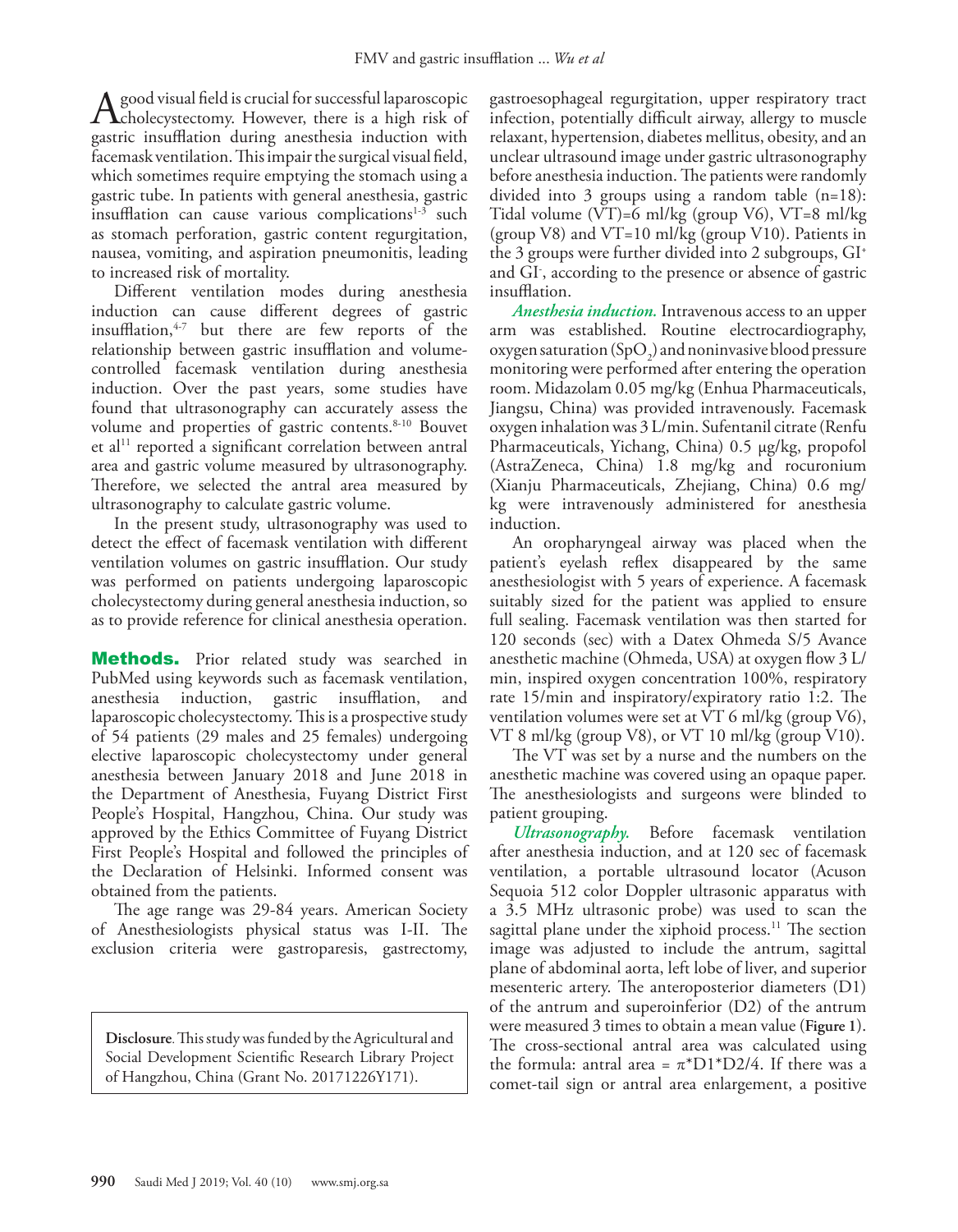

Figure 1 - Gastric ultrasonographic image during induction of anesthesia. The anteroposterior diameter (D1) and the superoinferior diameter (D2) of the antrum were measured. L - liver, SMA superior mesenteric artery.

gastric insufflation was recorded.11 After the first ultrasonic measurement, the position of the ultrasonic probe was marked, and the measurements were repeated before facemask ventilation after anesthesia induction and at 120 sec of facemask ventilation at the mark. Endotracheal intubation began at 120 sec of facemask ventilation. Sevoflurane 3% was used to maintain anesthesia during surgery.

*Intraoperative evaluation.* After sterilizing and laying towel, the surgeon performed laparoscopic cholecystectomy with 3 ports. After placing the laparoscope in the abdominal cavity, the degree of gastric distension was evaluated by the surgeon with a gastric distension score: grade one, the stomach was unfilled, there was no tension within it and the lesser curvature did not enter into the gallbladder area; grade 2, the stomach was filled a little, there was low tension within it and the lesser curvature partly entered into the gallbladder area; grade 3, the stomach was moderately filled, there was high tension within it, the lesser curvature covered completely the gallbladder area, but the surgical visual field could be exposed with a laparoscopic brace for difficult completion of the surgery; grade 4, the stomach was extremely distended, there was extremely high tension within it, the lesser curvature covered completely the whole gallbladder area, it was difficult to expose the surgical visual field with a laparoscopic brace, and it was necessary to place a gastric tube to expel gas and reveal the surgical visual field before the surgery could be completed. In our study as we defined grade one or 2 of gastric distension was an excellent exposure of the hepatobiliary triangle.

The pressure of carbon dioxide pneumoperitoneum was maintained at 11-17 mmHg.

*Respiratory parameters.* Oxygen saturation was recorded at 30 sec, real-time peak inspiratory pressure (PIP) was recorded at 60 sec, end-tidal carbon dioxide partial pressure ( $PetCO<sub>2</sub>$ ) was recorded at 90 sec, and end-tidal oxygen concentration  $(ETO<sub>2</sub>)$  was recorded at 120 sec of facemask ventilation.

*Statistical analysis.* In our pre-trial, a 12 ml/kg (group V12) and 14 ml/kg (group V14) were included and 10 adult patients in each group were pre-tested. The incidences of gastric insufflation in each group were 10% (group V6), 20% (group V8), 40% (group V10), 40% (group V12), and 60% (group V14). According to the Cochran-Armitage trend test, the patients in each group were set up with the same configuration. With an effectiveness of 0.9, the continuous correction of bilateral Z test was performed, resulting in 16 patients for each group (accurate test efficiency 0.91). Assuming a drop-out rate of 10%, there should be 18 patients for each group. The average PIP in group V12 was  $22 \text{ cm} + 2\text{ O}$  (1 cm  $\text{H}_2\text{O} = 0.098$  kPa) during anesthesia induction, which was much higher than  $15 \text{ cm} + 12\text{ O}$ <sup>11</sup> when low gastric insufflation rate and effective pulmonary ventilation were both possible. The mean PIP in group V14 was  $25 \text{ cm} + 0.25 \text{ cm}$ higher gastric insufflation rate, so neither group was included in our study. Therefore, the total sample of the remaining 3 groups were 54 patients with 18 patients in each group.

Quantitative data were expressed as mean and standard deviation. The ANOVA test was used for multi-group comparison followed by the least significant difference (LSD) test for pairwise comparison. The paired t-test was used for intra-group comparison. Comparison of PetCO<sub>2</sub>, ETO<sub>2</sub> and PIP at 30 sec, 60 sec, 90 sec, and 120 sec of facemask ventilation in the 3 groups were made using the 2-way ANOVA test. Qualitative data were expressed by constituent ratio or rate and analyzed using the Chi-square test was used for comparison between groups. The rank sum test was used for comparison between groups for grade of treatment. All statistical analyses were performed using the Statistical Package for Social Sciences version 21.0 (IBM Corp, Armonk, NY, USA). A *p*<0.05 was considered statistically significant.

**Results.** There was no significant difference in the general data between the 3 groups (*p*>0.05, **Table 1**). No patients were excluded due to unclear imaging of the antral area by ultrasonography either before facemask ventilation after induction or at 120 sec of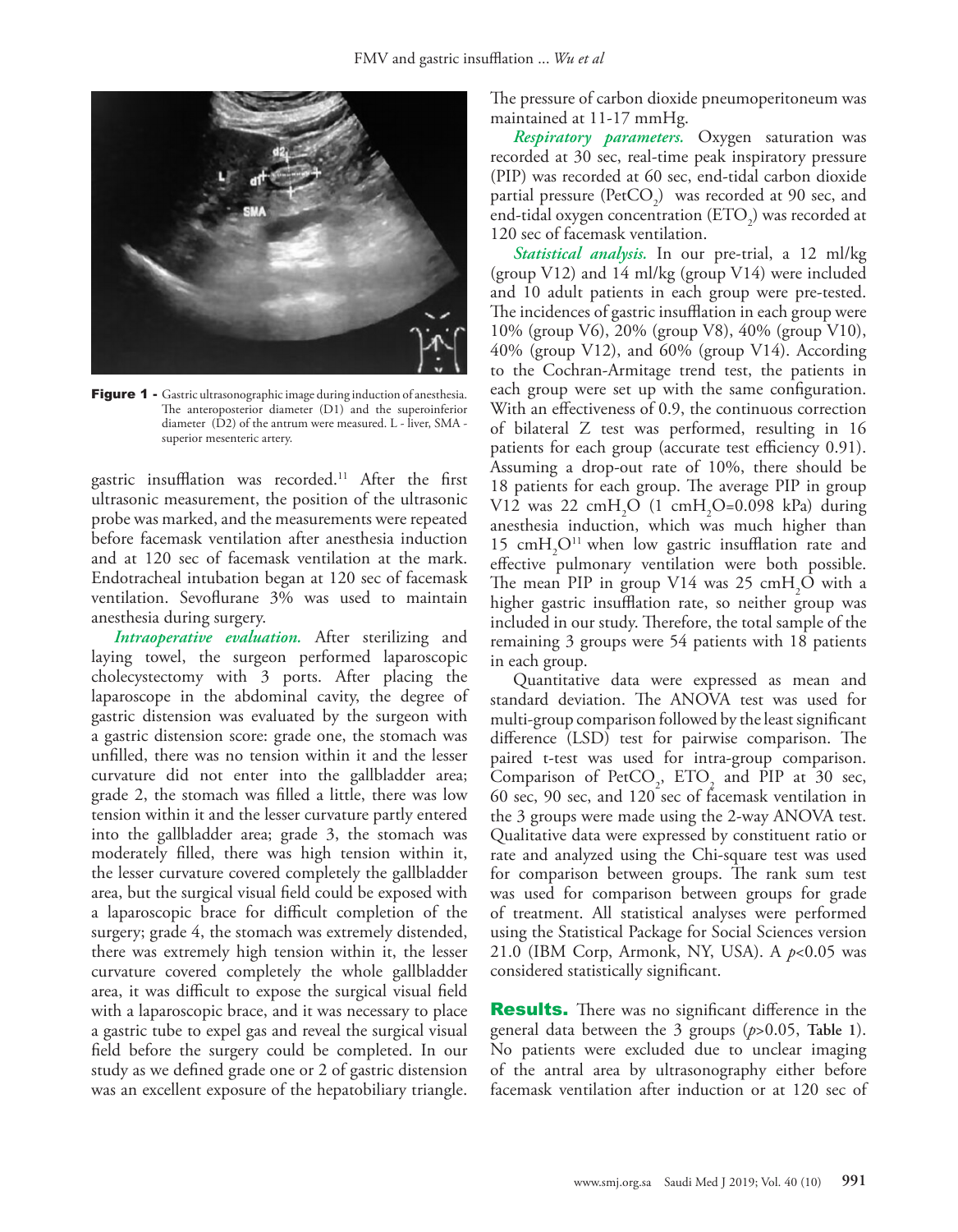mask ventilation. In no patient relevant air leak during facemask ventilation was found. No gastric distension was found visually by the surgeons in patients without gastric insufflation assessed by ultrasonography. The number of patients (0, 2, and 4) with gastric insufflation visually found by the surgeons, correlated with gastric distension measured by ultrasonography in groups V6, V8 and V10. However, no patient required gastrointestinal decompression for excessive gastric distension. Gastric distension during surgery were graded as grade one in 18 patients in group V6, grade one in 16 patients and grade 2 in 2 patients in group V8, grade one in 14 patients, and grade 2 in 4 patients in group V10. The excellent and good rates were 100%. During anesthesia induction,  $SpO<sub>2</sub>$  was equal to or greater than 99% in all 3 groups.

The incidence of gastric insufflation in group V10 was significantly higher than that in groups V6 and V8; but the difference between groups V6 and V8 was not statistically significant **(Table 2)**. Compared with the antral area before facemask ventilation after anesthesia induction, the antral area in groups V6 and group V8 at 120 sec of facemask ventilation was not significantly changed, but the antral area in group V10 at 120 sec of facemask ventilation was significantly increased. The antral area of the  $GI^*$  subgroup in group  $V10$  at 120 sec of facemask ventilation was significantly higher than that before facemask ventilation after anesthesia induction, while that of the GI+ and GI- subgroups in the groups V6 and V8 and that of the GI- subgroup in group V10 were not significantly changed compared with that before facemask ventilation after anesthesia induction **(Table 3)**.

End-tidal carbon dioxide partial pressure was higher in group V6 than that in groups V8 and V10 and lower in group V10 than that in group V8 at 30 sec, 60 sec, 90 sec and 120 sec of facemask ventilation. End-tidal carbon dioxide partial pressure was higher in group V6 and lower in group V10 at 60 sec, 90 sec and 120 sec compared with 30 sec, higher in group V6 and lower in group V10 at 90 sec and 120 sec compared with 60 sec, and higher in group V6 and lower in group V10 at 120 sec compared with 90 sec. End-tidal oxygen concentration was lower in group V6 than that in the V8 and V10 group and higher in group V10 than that in group V8 at 30 sec, 60 sec, 90 sec, and 120 sec. End-tidal oxygen concentration was higher in 3 groups at 60 sec, 90 sec and 120 sec compared with 30 sec, higher in 3 groups at 90 sec, and 120 sec compared with 60 sec, and higher in 3 groups at 120 sec compared with 90 sec. Peak inspiratory pressure was lower in group V6

Table 1 - Comparison of general data between the 3 groups.

| Group                                                           | n  | Age, year       | Male | Female | BMI, $\text{kg/m}^2$ |
|-----------------------------------------------------------------|----|-----------------|------|--------|----------------------|
| V6                                                              | 18 | $45.4 \pm 9.3$  | 12   | 6      | $22.4 \pm 2.5$       |
| V8                                                              | 18 | $44.9 \pm 10.0$ | 9    | 9      | $23.0 \pm 1.2$       |
| V10                                                             | 18 | $42.7 + 8.7$    |      | 10     | $21.0 \pm 1.7$       |
| $p$ -value                                                      |    | 0.636           |      | 0.38   | 0.148                |
| Data are expressed as mean ± standard deviation or frequencies. |    |                 |      |        |                      |

V6 - facemask ventilation with volume mode controlled at 6 ml/kg, V8 - facemask ventilation with volume mode controlled at 8 ml/kg, V10 - facemask ventilation with volume mode controlled at 10 ml/kg,

BMI - body mass index

Table 2 - Comparison of incidences of gastric insufflation during anesthesia induction between the 3 groups.

| Group                                                         | n  | <b>Gastric insufflation</b><br>(9/0)<br>n | P-value |  |
|---------------------------------------------------------------|----|-------------------------------------------|---------|--|
| V6                                                            | 18 | 2(11.1)                                   | 0.005   |  |
| V8                                                            | 18 | 3(16.7)                                   |         |  |
| V10                                                           | 18 | $10(55.6)^{*}$                            |         |  |
| Data are expressed as perceptages or frequencies V6 facements |    |                                           |         |  |

Data are expressed as percentages or frequencies. ventilation with volume mode controlled at 6 ml/kg, V8 - facemask ventilation with volume mode controlled at 8 ml/kg, V10 - facemask ventilation with volume mode controlled at 10 ml/kg \* - *p*<0.05 versus group V6, † - *p*<0.05 versus group V8

than that in the V8 and V10 group and was higher in group V10 than that in group V8 at 30 sec, 60 sec, 90 sec, and 120 sec **(Table 4**).

**Discussion.** Our study found that facemask ventilation with a ventilation volume of 10 ml/kg had a significantly higher incidence of gastric insufflation than 6 or 8 ml/kg during induction of anesthesia in laparoscopic cholecystectomy. Facemask ventilation with a ventilation volume of 8 ml/kg seems to have generally better respiratory parameters during the 120 sec of anesthesia induction than the other 2 ventilation volumes.

During general anesthesia induction, apart from hand-controlled ventilation, pressure-controlled and volume-controlled ventilation are the most commonly used ventilation modes.<sup>12,13</sup> In our study, volumecontrolled ventilation mode was used. Laparoscopic cholecystectomy is technically sensitive to the degree of gastric insufflation; thus, its prevention is critically important. In our study, higher ventilation volume was associated with higher PIP value, which reached  $17 \text{ cm} + 12 \text{ cm}$  with the ventilation volume of 10 ml/kg. The corresponding incidence of gastric insufflation was high as assessed by antral ultrasonography. However, the volume of insufflation did not adversely affect the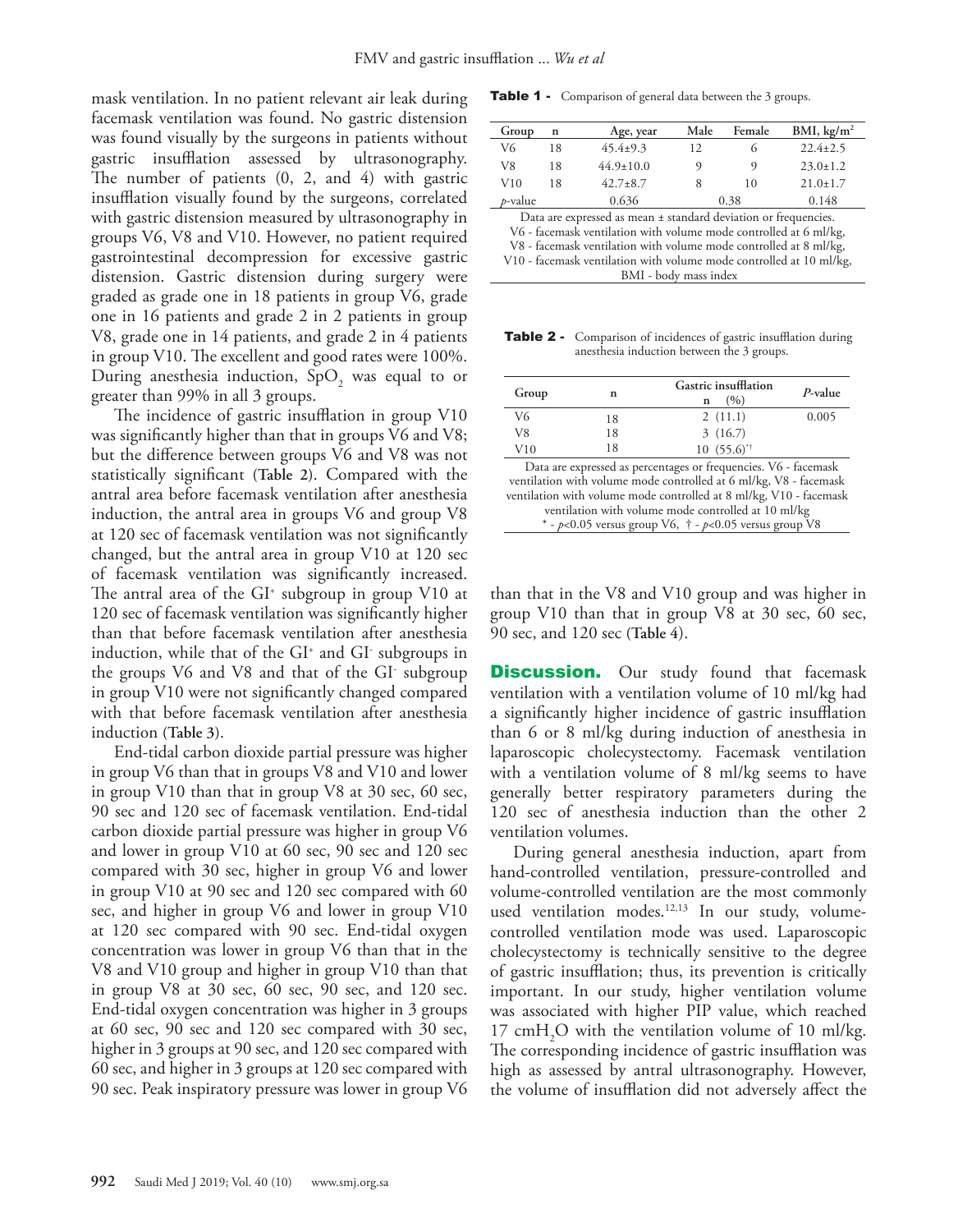| Group  | n  | Antral area before facemask<br>ventilation, mm <sup>2</sup> | Antral area after facemask<br>ventilation, mm <sup>2</sup> | P-value |
|--------|----|-------------------------------------------------------------|------------------------------------------------------------|---------|
| V6     | 18 | $394.5 \pm 55.6$                                            | $421.8 \pm 48.5$                                           | 0.140   |
| $GI+$  | 2  | $387.5 \pm 13.1$                                            | $409.8 \pm 52.9$                                           | 0.716   |
| $GI-$  | 16 | $395.4 \pm 59.0$                                            | $423.3 \pm 49.6$                                           | 0.172   |
| V8     | 18 | $401.8 \pm 43.7$                                            | $425.2 \pm 43.9$                                           | 0.130   |
| $GI+$  | 3  | $381.6 \pm 25.0$                                            | $436.6 \pm 41.0$                                           | 0.273   |
| $GI-$  | 15 | $405.8 \pm 46.1$                                            | $422.9 \pm 45.5$                                           | 0.308   |
| V10    | 18 | $417.9 \pm 46.8$                                            | $503.9 \pm 112.1$                                          | 0.001   |
| $GI^*$ | 10 | $429.1 \pm 44.3$                                            | $573.6 \pm 97.3$                                           | < 0.001 |
| $GI-$  | 8  | $404.0 \pm 48.9$                                            | $416.8 \pm 52.3$                                           | 0.441   |
|        |    |                                                             |                                                            |         |

**Table 3** - Comparison of the antral area before and after facemask ventilation in the 3 groups.

Data are expressed as mean±standard deviation. V6 - facemask ventilation with volume mode controlled at 6 ml/kg, V8 - facemask ventilation with volume mode controlled at 8 ml/kg, V10 facemask ventilation with volume mode controlled at 10 ml/kg, GI+ - with gastric isufflation, GI- -without gastric isufflation

Table 4 - Comparison of end-tidal carbon dioxide partial pressure, end-tidal oxygen concentration, and peak inspiratory pressure at 30sec, 60sec, 90sec, and 120 sec of facemask ventilation in the 3 groups.

| Variables          | Group                   | $\mathbf n$ | <b>Facemask ventilation</b><br>$30 \text{ sec}$ | Facemask<br>ventilation 60 sec | <b>Facemask ventilation</b><br>$90 \text{ sec}$                          | <b>Facemask ventilation</b><br>$120 \text{ sec}$ |
|--------------------|-------------------------|-------------|-------------------------------------------------|--------------------------------|--------------------------------------------------------------------------|--------------------------------------------------|
| $PetCO2$ ,         | V6                      | 18          | $36.5 \pm 1.3$ <sup>*</sup>                     | $38.7 \pm 1.4$ <sup>*</sup>    | $40.7 \pm 1.6$ <sup>***</sup>                                            | $42.4 \pm 1.8$ *****                             |
| mmHg               | V8                      | 18          | $35.0 \pm 1.4$                                  | $35.4 \pm 1.6$                 | $35.2 \pm 1.4$                                                           | $35.5 \pm 1.6$                                   |
|                    | V10                     | 18          | $34.0 \pm 1.3^{\ddagger}$                       | $32.4 \pm 1.8^{16}$            | $30.4 \pm 1.8$ <sup>‡§**</sup>                                           | $28.4 \pm 1.8$ <sup>‡§**††</sup>                 |
|                    | $p$ -value <sup>†</sup> |             | < 0.001                                         | < 0.001                        | < 0.001                                                                  | < 0.001                                          |
| ET0,               | V6                      | 18          | $78.3 \pm 1.6$                                  | $80.3 \pm 1.6$ <sup>\$</sup>   | $82.4 \pm 1.7$ <sup>***</sup>                                            | $84.2 \pm 1.7$ <sup>*\$**††</sup>                |
| mmHg               | V8                      | 18          | $84.2 \pm 1.3$                                  | $86.2 \pm 1.5$                 | $88.1 \pm 1.6$ <sup>§**</sup>                                            | $90.1 \pm 1.7$ <sup>\$**††</sup>                 |
|                    | V10                     | 18          | $86.3 \pm 1.2^{\ddagger}$                       | $88.4 \pm 1.2^{16}$            | $90.4 \pm 1.2^{\text{+}5**}$                                             | $92.4 \pm 1.2$ <sup>*****</sup>                  |
|                    | $p$ -value <sup>†</sup> |             | < 0.001                                         | < 0.001                        | < 0.001                                                                  | < 0.001                                          |
| PIP.               | V6                      | 18          | $11.9 \pm 0.9$ <sup>*</sup>                     | $12.2 \pm 0.7$ <sup>*</sup>    | $11.9 \pm 0.7$                                                           | $12.2 \pm 0.8$ <sup>*</sup>                      |
| cmH <sub>3</sub> O | V8                      | 18          | $15.2 \pm 0.8$                                  | $15.2 \pm 0.8$                 | $15.3 \pm 0.8$                                                           | $14.9 \pm 1.0$                                   |
|                    | V10                     | 18          | $17.0 \pm 0.5^{\ddagger}$                       | $17.0 \pm 0.9^{\ddagger}$      | $17.3 \pm 0.8^{\ddagger}$                                                | $17.3 \pm 0.9^{\ddagger}$                        |
|                    | $p$ -value <sup>†</sup> |             | < 0.001                                         | < 0.001                        | < 0.001                                                                  | < 0.001                                          |
|                    |                         |             |                                                 |                                | $\mathbf{u}$ , $\mathbf{u}$ , $\mathbf{u}$ , $\mathbf{v}$ , $\mathbf{v}$ |                                                  |

Data are expressed as mean±standard deviation. V6 - facemask ventilation with volume mode controlled at 6 ml/kg, V8 - facemask ventilation with volume mode controlled at 8 ml/kg, V10 - facemask ventilation with volume mode controlled at 10 ml/kg, <code>PETCO2</code> - end-tidal carbon dioxide partial pressure. ETO $_2$  - end-tidal oxygen concentration, <code>PIP</code> - peak inspiratory pressure. †Comparison between the 3 groups at one specific time point. \**p*<0.05 versus (vs) groups V8 and V10, ‡*p*<0.05 vs group V8, § - *p*< 0.05 vs 30 sec, \*\**p*<0.05 vs 60 sec, ††*p*< 0.05 vs 90 sec

operation. In a previous study, $11$  the average ventilation volume was approximately 8 ml/kg when the PIP value was 15  $\text{cmH}_{2}$ O, which was consistent with the average PIP value of 15  $\text{cmH}_2\text{O}$  in group V8 in our study.

In the present study, the antral area in group V10 at 120 sec of facemask ventilation was significantly higher than that at 30 sec, which was mainly caused by the significant increase in the antral area in the GI+ subgroup of group V10. We speculated that facemask ventilation with a large ventilation volume was the direct cause of gastric insufflation in our patients during anesthesia induction. However, this ventilation volume did not cause severe gastric distension; therefore, gastric tube placement for decompression was unnecessary. The main reason for this was the oropharyngeal airway used in our study.14 A second reason was that the induction time of anesthesia was only 120 sec. In this short period of time, gastric insufflation might not cause gastric distension and impair the visual field.

Ventilation of the patients during anesthesia induction was assessed using  $\text{ETO}_2$ ,  $\text{PetCO}_2$  and PIP. In our study, the first 30 sec of facemask ventilation was the ventilation balance time eliminating the effect of initial facemask ventilation on chest wall compliance. In terms of gas exchange, although none of the patients in group V6 had a reduction in  $\text{SpO}_2$  during anesthesia induction, the  $PetCO_2$  value in group V6 at 120 sec of facemask ventilation was significantly higher than that at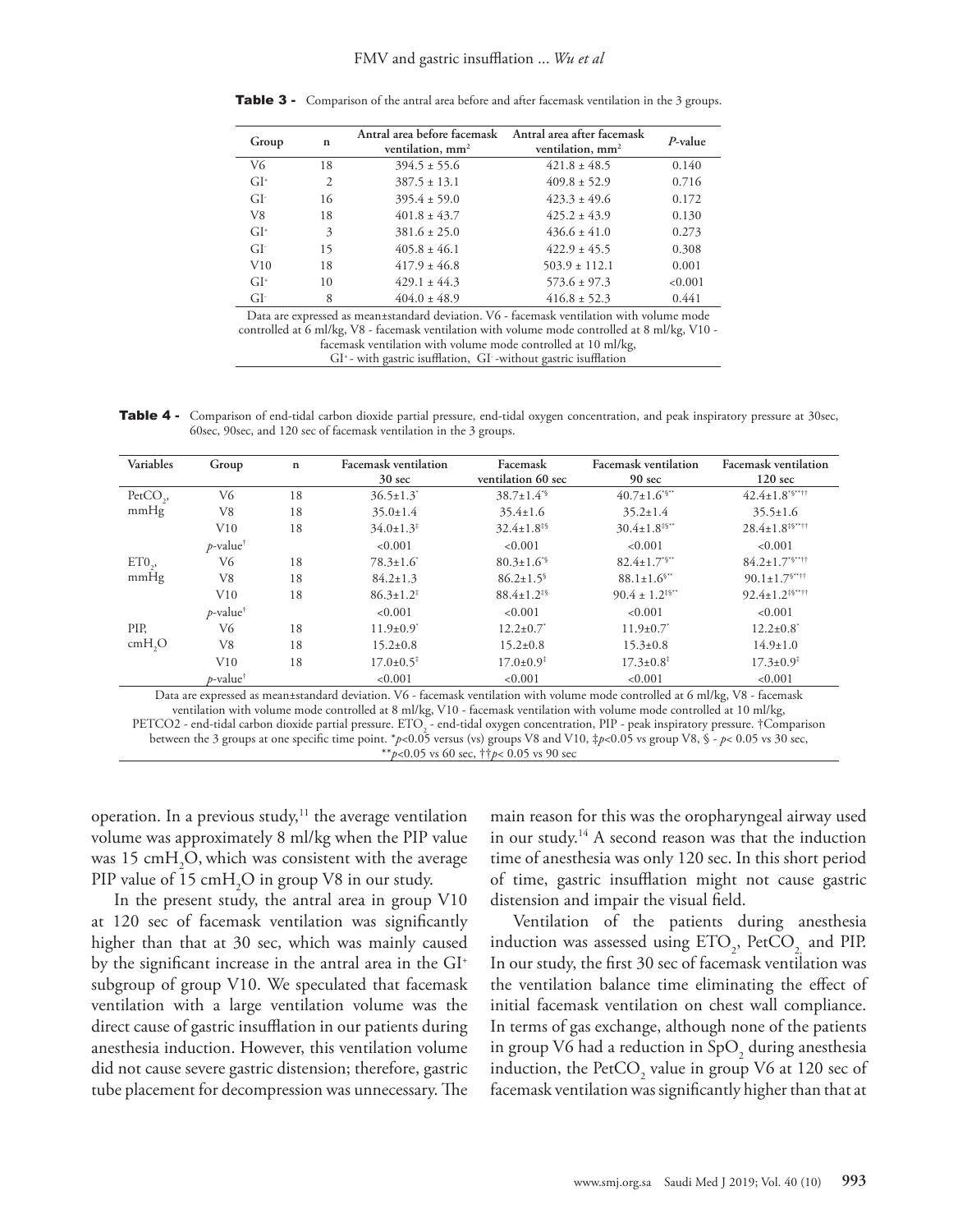the other time points. Therefore, the ventilation volume of 6 ml/kg had a tendency of hypoventilation. End-tidal carbon dioxide partial pressure in group V10 was 28 mmHg at 120 sec of facemask ventilation, indicating hyperventilation. Peak inspiratory pressure at each time point in group V10 was also higher than that in the other 2 groups; thus, the incidence of gastric insufflation was higher in this group. In terms of oxygen supply and nitrogen removal,  $ETO<sub>2</sub>$  was increased in all 3 groups, but  $ETO<sub>2</sub>$  in group V6 was lower during the whole facemask ventilation (approximately 84 at 120 sec), indicating that its oxygen reserve was poor. Group V8 might be considered the best balance between low gastric insufflation rate and effective lung ventilation.

It has been reported that a ventilation volume less than 6 ml/kg for general anesthesia resulted in hypoventilation;<sup>3,[15](#page-6-1)</sup> therefore, the low limit of ventilation volume was set at 6 ml/kg. Gastric insufflation greater than 5 ml can be evaluated using a stethoscope placed on the epigastric area.[8](#page-5-4),[9](#page-5-6),[11](#page-6-0) This method is highly subjective, and its reliability is uncertain when the air enters the stomach at a slower rate. Therefore, we used ultrasonography and direct vision of laparoscopy for the first time to assess gastric insufflation. There were more patients with gastric insufflation determined by ultrasonography than that determined by direct vision. There may be several possible reasons for this discrepancy. First, the determination of gastric insufflation was at different times for ultrasonography and direct vision. Second, the intraabdominal pressure was increased, and gastrointestinal peristalsis was proceeded during carbon dioxide pneumoperitoneum, which may have promoted the entry of gastric contents to the duodenum. Third, ultrasonography may be more sensitive in detecting gastric insufflation than direct vision under laparoscopy.

Rocuronium is a non-depolarizing muscular relaxant and was used during anesthesia induction in our study. It can reduce the tension of the proximal esophageal sphincter and pharyngeal musculature; thus, facilitating facemask ventilation, but also increase the incidence of gastric insufflation[.10](#page-5-5)[,14](#page-6-2)[,16](#page-6-3) In order to prevent airway resistance caused by glossoptosis and to decrease air entry into the stomach during facemask ventilation, an oropharyngeal airway was placed before commencing facemask ventilation in our study.

*Study limitations.* First, the sample size was relatively small. Second, the ultrasonography was not performed by a professional ultrasonographer, which might resulted in data error. Third, this is a single-center study.

In conclusion, facemask ventilation with a ventilation volume of 8 ml/kg rather than 6 or 10 ml/kg seems to have adequate preoxygenation and a lower incidence of gastric insufflation during anesthesia induction in laparoscopic cholecystectomy. Further investigation with a larger sample size and other surgeries is needed for better optimization of facemask ventilation.

Acknowledgment. *The authors gratefully acknowledge Dr. Huajie Zhao, radiologist, who reviewed the ultrasonography images.* 

#### References

- <span id="page-5-0"></span>1. [Fung AM, Chan FS, Wong IY, Law S. Synchronous](https://www.ncbi.nlm.nih.gov/pubmed/?term=Synchronous+perforations+of+the+oesophagus+and+stomach+by+air+insufflation%3A+an+uncommon+complication+of+endoscopic+dilation.)  [perforations of the oesophagus and stomach by air insufflation:](https://www.ncbi.nlm.nih.gov/pubmed/?term=Synchronous+perforations+of+the+oesophagus+and+stomach+by+air+insufflation%3A+an+uncommon+complication+of+endoscopic+dilation.)  [an uncommon complication of endoscopic dilation.](https://www.ncbi.nlm.nih.gov/pubmed/?term=Synchronous+perforations+of+the+oesophagus+and+stomach+by+air+insufflation%3A+an+uncommon+complication+of+endoscopic+dilation.) *BMJ Case Rep* [2016; 2016](https://www.ncbi.nlm.nih.gov/pubmed/?term=Synchronous+perforations+of+the+oesophagus+and+stomach+by+air+insufflation%3A+an+uncommon+complication+of+endoscopic+dilation.): bcr2016216375.
- 2. [Ghabach MB, El Hajj EM, El Dib RD, Rkaiby JM, Matta](https://www.ncbi.nlm.nih.gov/pubmed/?term=Ventilation+of+nonparalyzed+patients+under+anesthesia+with+laryngeal+mask+airway%2C+comparison+of+three+modes+of+ventilation%3A+volume+controlled+ventilation%2C+pressure+controlled+ventilation%2C+and+pressure+controlled+ventilation-volume+guarantee.)  [MS, Helou MR. Ventilation of nonparalyzed patients under](https://www.ncbi.nlm.nih.gov/pubmed/?term=Ventilation+of+nonparalyzed+patients+under+anesthesia+with+laryngeal+mask+airway%2C+comparison+of+three+modes+of+ventilation%3A+volume+controlled+ventilation%2C+pressure+controlled+ventilation%2C+and+pressure+controlled+ventilation-volume+guarantee.)  [anesthesia with laryngeal mask airway, comparison of three](https://www.ncbi.nlm.nih.gov/pubmed/?term=Ventilation+of+nonparalyzed+patients+under+anesthesia+with+laryngeal+mask+airway%2C+comparison+of+three+modes+of+ventilation%3A+volume+controlled+ventilation%2C+pressure+controlled+ventilation%2C+and+pressure+controlled+ventilation-volume+guarantee.)  [modes of ventilation: volume controlled ventilation, pressure](https://www.ncbi.nlm.nih.gov/pubmed/?term=Ventilation+of+nonparalyzed+patients+under+anesthesia+with+laryngeal+mask+airway%2C+comparison+of+three+modes+of+ventilation%3A+volume+controlled+ventilation%2C+pressure+controlled+ventilation%2C+and+pressure+controlled+ventilation-volume+guarantee.)  [controlled ventilation, and pressure controlled ventilation](https://www.ncbi.nlm.nih.gov/pubmed/?term=Ventilation+of+nonparalyzed+patients+under+anesthesia+with+laryngeal+mask+airway%2C+comparison+of+three+modes+of+ventilation%3A+volume+controlled+ventilation%2C+pressure+controlled+ventilation%2C+and+pressure+controlled+ventilation-volume+guarantee.)volume guarantee. *Anesth Essays Res* [2017; 11: 197-200.](https://www.ncbi.nlm.nih.gov/pubmed/?term=Ventilation+of+nonparalyzed+patients+under+anesthesia+with+laryngeal+mask+airway%2C+comparison+of+three+modes+of+ventilation%3A+volume+controlled+ventilation%2C+pressure+controlled+ventilation%2C+and+pressure+controlled+ventilation-volume+guarantee.)
- <span id="page-5-1"></span> 3. [Okuyama M, Kato S, Sato S, Okazaki J, Kitamura Y, Ishikawa](https://www.ncbi.nlm.nih.gov/pubmed/?term=Dynamic+behaviour+of+the+soft+palate+during+nasal+positive+pressure+ventilation+under+anaesthesia+and+paralysis%3A+comparison+between+patients+with+and+without+obstructive+sleep-disordered+breathing)  [T, et al. Dynamic behaviour of the soft palate during nasal](https://www.ncbi.nlm.nih.gov/pubmed/?term=Dynamic+behaviour+of+the+soft+palate+during+nasal+positive+pressure+ventilation+under+anaesthesia+and+paralysis%3A+comparison+between+patients+with+and+without+obstructive+sleep-disordered+breathing)  [positive pressure ventilation under anaesthesia and paralysis:](https://www.ncbi.nlm.nih.gov/pubmed/?term=Dynamic+behaviour+of+the+soft+palate+during+nasal+positive+pressure+ventilation+under+anaesthesia+and+paralysis%3A+comparison+between+patients+with+and+without+obstructive+sleep-disordered+breathing)  [comparison between patients with and without obstructive](https://www.ncbi.nlm.nih.gov/pubmed/?term=Dynamic+behaviour+of+the+soft+palate+during+nasal+positive+pressure+ventilation+under+anaesthesia+and+paralysis%3A+comparison+between+patients+with+and+without+obstructive+sleep-disordered+breathing)  [sleep-disordered breathing.](https://www.ncbi.nlm.nih.gov/pubmed/?term=Dynamic+behaviour+of+the+soft+palate+during+nasal+positive+pressure+ventilation+under+anaesthesia+and+paralysis%3A+comparison+between+patients+with+and+without+obstructive+sleep-disordered+breathing) *Br J Anaesth* 2018; 120: 181-187.
- <span id="page-5-2"></span> 4. [Isono S, Eikermann M, Odaka T. Facemask ventilation during](https://www.ncbi.nlm.nih.gov/pubmed/?term=Facemask+ventilation+during+induction+of+anesthesia%3A+how+%E2%80%9Cgentle%E2%80%9D+is+%E2%80%9Cgentle%E2%80%9D+enough%3F)  induction of anesthesia: how "gentle" is "gentle" enough? *Anesthesiology* [2014; 120: 263-265.](https://www.ncbi.nlm.nih.gov/pubmed/?term=Facemask+ventilation+during+induction+of+anesthesia%3A+how+%E2%80%9Cgentle%E2%80%9D+is+%E2%80%9Cgentle%E2%80%9D+enough%3F)
- 5. [Hang L, Wei S, Zhenkai X, Shu W, Chen Y, Chen Z, et al.](http://www.wanfangdata.com.cn/details/detailsI.do?_type=perio&id=zhmxzz98201704021 )  [Optimal pressure for facemask ventilation during induction of](http://www.wanfangdata.com.cn/details/detailsI.do?_type=perio&id=zhmxzz98201704021 )  [general anesthesia in adult patients: real-time ultrasonographic](http://www.wanfangdata.com.cn/details/detailsI.do?_type=perio&id=zhmxzz98201704021 )  [measurement of antral cross-sectional area.](http://www.wanfangdata.com.cn/details/detailsI.do?_type=perio&id=zhmxzz98201704021 ) *Chinese Journal of Anesthesiology* [2017; 37: 461-463.](http://www.wanfangdata.com.cn/details/detailsI.do?_type=perio&id=zhmxzz98201704021 )
- 6. [Lee JH, Jung H, Kim EH, Song IK, Kim HS, Kim JT. Optimal](https://www.ncbi.nlm.nih.gov/pubmed?term=optimal%20inspiratory%20pressure%20for%20face%20mask%20ventilation%20in%20paralyzed%20and%20paralyzed%20children%20to%20prevent%20gastric%20insufflation%20a%20prospective,%20randomized,%20non-blinded%20study&cmd=correctspelling)  [inspiratory pressure for face mask ventilation in paralyzed](https://www.ncbi.nlm.nih.gov/pubmed?term=optimal%20inspiratory%20pressure%20for%20face%20mask%20ventilation%20in%20paralyzed%20and%20paralyzed%20children%20to%20prevent%20gastric%20insufflation%20a%20prospective,%20randomized,%20non-blinded%20study&cmd=correctspelling)  [and unparalyzed children to prevent gastric insufflation: a](https://www.ncbi.nlm.nih.gov/pubmed?term=optimal%20inspiratory%20pressure%20for%20face%20mask%20ventilation%20in%20paralyzed%20and%20paralyzed%20children%20to%20prevent%20gastric%20insufflation%20a%20prospective,%20randomized,%20non-blinded%20study&cmd=correctspelling)  [prospective, randomized, non-blinded study.](https://www.ncbi.nlm.nih.gov/pubmed?term=optimal%20inspiratory%20pressure%20for%20face%20mask%20ventilation%20in%20paralyzed%20and%20paralyzed%20children%20to%20prevent%20gastric%20insufflation%20a%20prospective,%20randomized,%20non-blinded%20study&cmd=correctspelling) *Can J Anaesth*  [2018; 65: 1288-1295.](https://www.ncbi.nlm.nih.gov/pubmed?term=optimal%20inspiratory%20pressure%20for%20face%20mask%20ventilation%20in%20paralyzed%20and%20paralyzed%20children%20to%20prevent%20gastric%20insufflation%20a%20prospective,%20randomized,%20non-blinded%20study&cmd=correctspelling)
- <span id="page-5-3"></span> 7. [Lee JH, Jung H, Jang YE, Kim EH, Song IK, Kim HS, et al.](https://www.ncbi.nlm.nih.gov/pubmed/?term=Manual+vs+pressure-controlled+facemask+ventilation+during+the+induction+of+general+anesthesia+in+children%3A+A+prospective+randomized+controlled+study.)  [Manual vs pressure-controlled facemask ventilation during](https://www.ncbi.nlm.nih.gov/pubmed/?term=Manual+vs+pressure-controlled+facemask+ventilation+during+the+induction+of+general+anesthesia+in+children%3A+A+prospective+randomized+controlled+study.)  [the induction of general anesthesia in children: A prospective](https://www.ncbi.nlm.nih.gov/pubmed/?term=Manual+vs+pressure-controlled+facemask+ventilation+during+the+induction+of+general+anesthesia+in+children%3A+A+prospective+randomized+controlled+study.)  [randomized controlled study.](https://www.ncbi.nlm.nih.gov/pubmed/?term=Manual+vs+pressure-controlled+facemask+ventilation+during+the+induction+of+general+anesthesia+in+children%3A+A+prospective+randomized+controlled+study.) *Paediatr Anaesth* 2019; 29: [331-337.](https://www.ncbi.nlm.nih.gov/pubmed/?term=Manual+vs+pressure-controlled+facemask+ventilation+during+the+induction+of+general+anesthesia+in+children%3A+A+prospective+randomized+controlled+study.)
- <span id="page-5-4"></span> 8. [Bataille A, Rousset J, Marret E, Bonnet F. Ultrasonographic](https://www.ncbi.nlm.nih.gov/pubmed/?term=Ultrasonographic+evaluation+of+gastric+content+during+labour+under+epidural+analgesia%3A+a+prospective+cohort+study)  [evaluation of gastric content during labour under epidural](https://www.ncbi.nlm.nih.gov/pubmed/?term=Ultrasonographic+evaluation+of+gastric+content+during+labour+under+epidural+analgesia%3A+a+prospective+cohort+study)  [analgesia: a prospective cohort study.](https://www.ncbi.nlm.nih.gov/pubmed/?term=Ultrasonographic+evaluation+of+gastric+content+during+labour+under+epidural+analgesia%3A+a+prospective+cohort+study) *Br J Anaesth* 2014; 112: [703-707.](https://www.ncbi.nlm.nih.gov/pubmed/?term=Ultrasonographic+evaluation+of+gastric+content+during+labour+under+epidural+analgesia%3A+a+prospective+cohort+study)
- <span id="page-5-6"></span> 9. [Van de Putte P, Perlas A. Ultrasound assessment of gastric](https://www.ncbi.nlm.nih.gov/pubmed/?term=Van+de+Putte+P%2C+Perlas+A.+Ultrasound+assessment+of+gastric+content+and+volume.+Br+J+Anaesth+2014%3B+113%3A+12-22.)  [content and volume.](https://www.ncbi.nlm.nih.gov/pubmed/?term=Van+de+Putte+P%2C+Perlas+A.+Ultrasound+assessment+of+gastric+content+and+volume.+Br+J+Anaesth+2014%3B+113%3A+12-22.) *Br J Anaesth* 2014; 113: 12-22.
- <span id="page-5-5"></span>10. [Qian X, Hu Q, Zhao H, Meng B, Nan Y, Cao H, et al.](https://www.ncbi.nlm.nih.gov/pubmed/?term=Determination+of+the+optimal+inspiratory+pressure+providing+adequate+ventilation+while+minimizing+gastric+insufflation+using+real-time+ultrasonography+in+Chinese+children%3A+a+prospective%2C+randomized%2C+double-blind+study.+BMC+Anesthesiol+2017%3B+17%3A+126.)  [Determination of the optimal inspiratory pressure providing](https://www.ncbi.nlm.nih.gov/pubmed/?term=Determination+of+the+optimal+inspiratory+pressure+providing+adequate+ventilation+while+minimizing+gastric+insufflation+using+real-time+ultrasonography+in+Chinese+children%3A+a+prospective%2C+randomized%2C+double-blind+study.+BMC+Anesthesiol+2017%3B+17%3A+126.)  [adequate ventilation while minimizing gastric insufflation using](https://www.ncbi.nlm.nih.gov/pubmed/?term=Determination+of+the+optimal+inspiratory+pressure+providing+adequate+ventilation+while+minimizing+gastric+insufflation+using+real-time+ultrasonography+in+Chinese+children%3A+a+prospective%2C+randomized%2C+double-blind+study.+BMC+Anesthesiol+2017%3B+17%3A+126.)  [real-time ultrasonography in Chinese children: a prospective,](https://www.ncbi.nlm.nih.gov/pubmed/?term=Determination+of+the+optimal+inspiratory+pressure+providing+adequate+ventilation+while+minimizing+gastric+insufflation+using+real-time+ultrasonography+in+Chinese+children%3A+a+prospective%2C+randomized%2C+double-blind+study.+BMC+Anesthesiol+2017%3B+17%3A+126.)  [randomized, double-blind study.](https://www.ncbi.nlm.nih.gov/pubmed/?term=Determination+of+the+optimal+inspiratory+pressure+providing+adequate+ventilation+while+minimizing+gastric+insufflation+using+real-time+ultrasonography+in+Chinese+children%3A+a+prospective%2C+randomized%2C+double-blind+study.+BMC+Anesthesiol+2017%3B+17%3A+126.) *BMC Anesthesiol* 2017; [17: 126.](https://www.ncbi.nlm.nih.gov/pubmed/?term=Determination+of+the+optimal+inspiratory+pressure+providing+adequate+ventilation+while+minimizing+gastric+insufflation+using+real-time+ultrasonography+in+Chinese+children%3A+a+prospective%2C+randomized%2C+double-blind+study.+BMC+Anesthesiol+2017%3B+17%3A+126.)